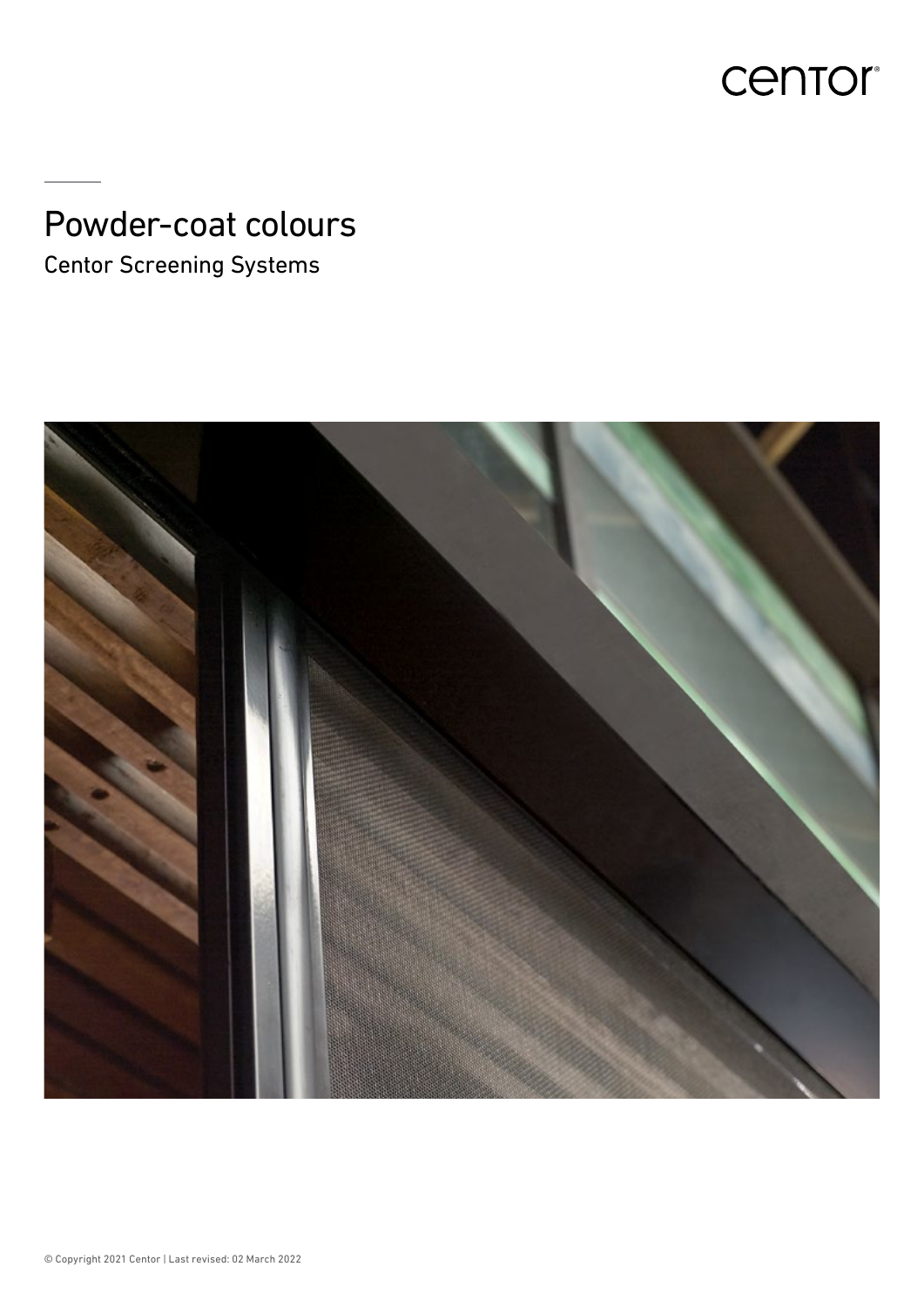#### **Contents**

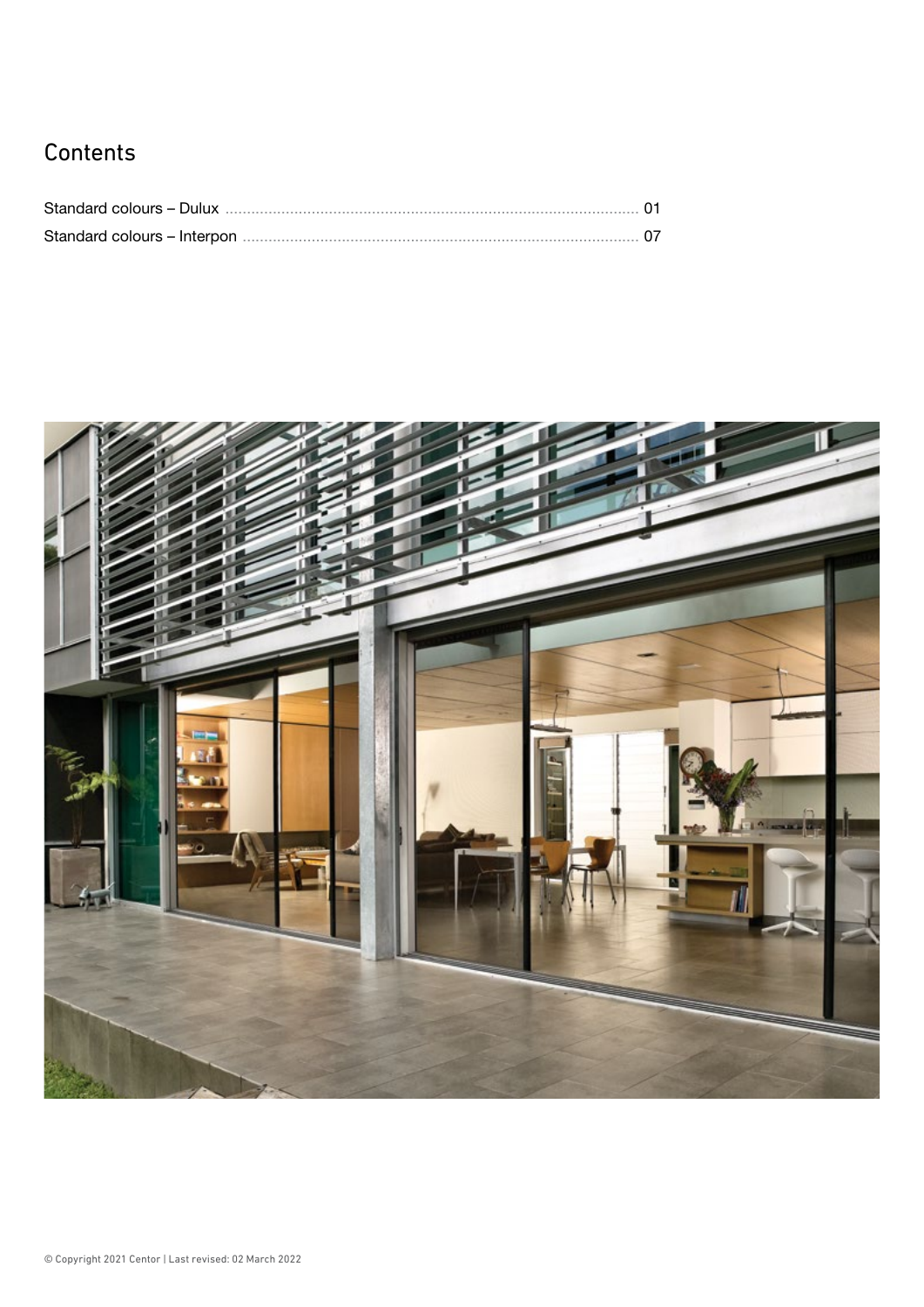| <b>Colour Name</b>              | <b>Supplier Code</b> | <b>Supplier</b> |
|---------------------------------|----------------------|-----------------|
| Anotec Mid Bronze Matt          | 272-51014            | <b>Dulux</b>    |
| Anotec Silver Grey Matt         | 272-51272            | <b>Dulux</b>    |
| Anti Graffiti Gloss             | 910-81797            | <b>Dulux</b>    |
| <b>APO Grey Satin</b>           | 260-32786            | <b>Dulux</b>    |
| <b>APO Grey Satin</b>           | 272-32786            | <b>Dulux</b>    |
| APO Grey Scylla                 | 901-36612            | <b>Dulux</b>    |
| Appliance White Satin           | 900-58853            | <b>Dulux</b>    |
| <b>Arch White Gloss</b>         | 911-37711            | <b>Dulux</b>    |
| <b>Aztec Black Gloss</b>        | 901-82757            | <b>Dulux</b>    |
| <b>Aztec Silver Gloss</b>       | 901-85040            | <b>Dulux</b>    |
| <b>Basalt Matt</b>              | 260-7475M            | <b>Dulux</b>    |
| <b>Basalt Satin</b>             | 260-7473S            | <b>Dulux</b>    |
| <b>Berry Grey Gloss</b>         | 272-7262G            | <b>Dulux</b>    |
| Berry Grey Satin                | 260-88362            | <b>Dulux</b>    |
| <b>Black Ace Flat</b>           | 906-9116F            | <b>Dulux</b>    |
| <b>Black Gloss</b>              | 272-9090G            | <b>Dulux</b>    |
| Black Matt (CB Night Sky)       | 272-19319            | <b>Dulux</b>    |
| <b>Black Sarouk</b>             | 935-51146            | <b>Dulux</b>    |
| <b>Black Satin</b>              | 272-19268            | <b>Dulux</b>    |
| <b>Black Scylla Gloss</b>       | 901-50003            | <b>Dulux</b>    |
| <b>Blaze Blue Gloss</b>         | 984-19941            | <b>Dulux</b>    |
| <b>Blue Ridge Satin</b>         | 272-88480            | Dulux           |
| <b>Bright White Gloss</b>       | 272-84636            | <b>Dulux</b>    |
| <b>Brilliance Flat</b>          | 906-8281K            | <b>Dulux</b>    |
| <b>Burnished Copper Flat</b>    | 906-8185K            | <b>Dulux</b>    |
| Canvas Matt                     | 900-7327M            | <b>Dulux</b>    |
| <b>Charcoal Gloss</b>           | 272-9086G            | <b>Dulux</b>    |
| <b>Charcoal Matt</b>            | 272-9229M            | <b>Dulux</b>    |
| <b>Charcoal Met Pearl Gloss</b> | 971-18796            | Dulux           |
| Charcoal Satin                  | 260-88351            | <b>Dulux</b>    |
| Citi Pearl Matt                 | 971-88471            | Dulux           |
| <b>Classic Cream Satin</b>      | 260-2095S            | Dulux           |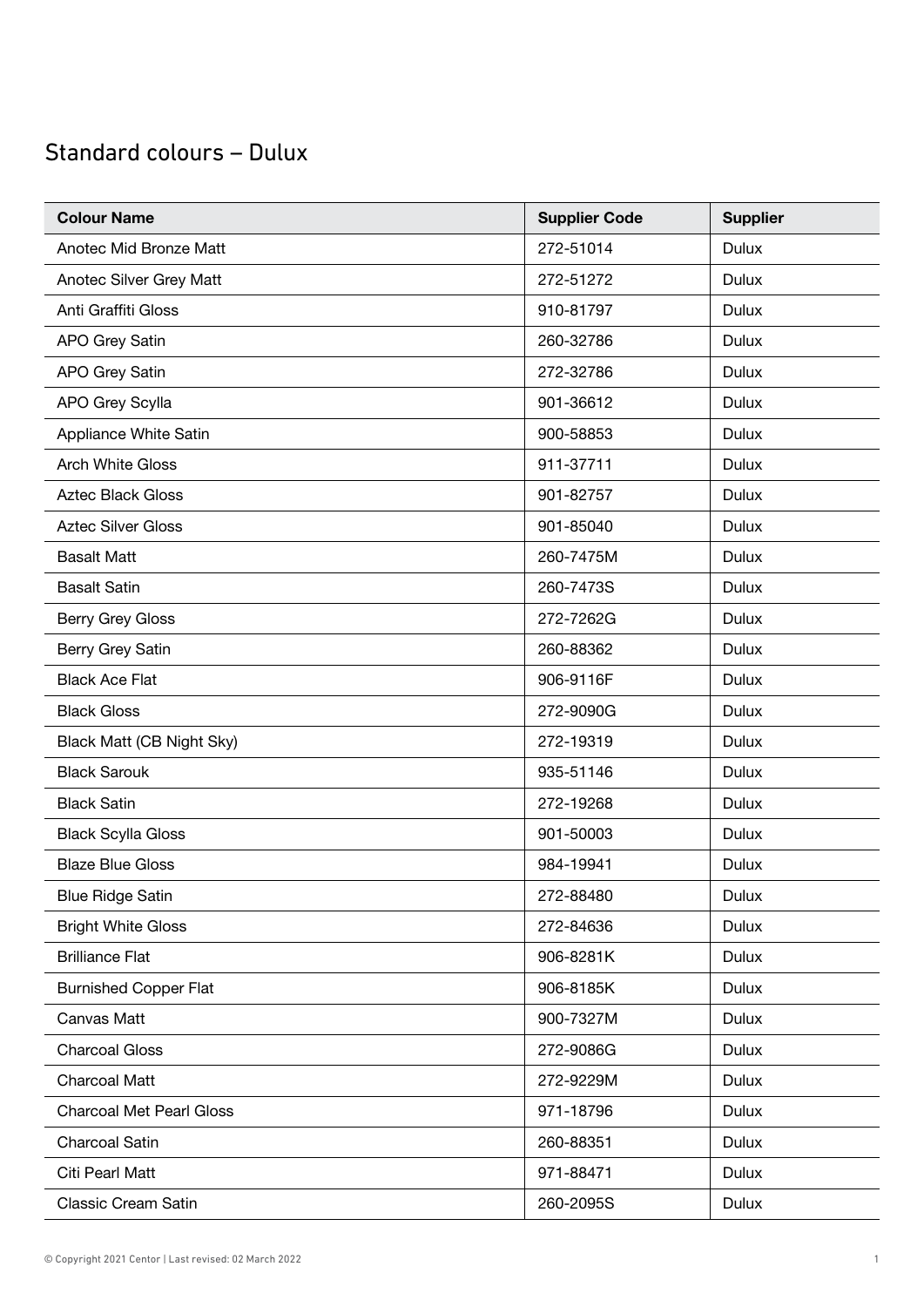| <b>Colour Name</b>                           | <b>Supplier Code</b> | <b>Supplier</b> |
|----------------------------------------------|----------------------|-----------------|
| <b>Classic White Gloss</b>                   | 272-81880            | Dulux           |
| <b>Classic White Gloss</b>                   | 260-1228G            | Dulux           |
| Cottage Green Satin                          | 260-84219            | <b>Dulux</b>    |
| Cove Satin                                   | 260-6250S            | Dulux           |
| Dark Bronze Flat                             | 906-8184K            | <b>Dulux</b>    |
| Dark Violet Gloss                            | 984-51926            | <b>Dulux</b>    |
| Deep Brunswick Green Gloss                   | 260-6134G            | Dulux           |
| Deep Ocean Satin                             | 260-5125S            | <b>Dulux</b>    |
| Deep Ocean Matt                              | 260-5267M            | <b>Dulux</b>    |
| Dune Satin                                   | 260-3087S            | <b>Dulux</b>    |
| <b>Elements Basalt Flat</b>                  | 90E7723Z             | <b>Dulux</b>    |
| <b>Elements Black Flat</b>                   | 90E9190Z             | <b>Dulux</b>    |
| <b>Elements Magnatite Flat</b>               | 90E7725Z             | Dulux           |
| <b>Elements Monument Flat</b>                | 90E7724Z             | <b>Dulux</b>    |
| Elements Natural Bronze Flat                 | 90E8341Z             | <b>Dulux</b>    |
| <b>Elements Surfmist Flat</b>                | 90E1330Z             | Dulux           |
| <b>Elements Weathered Steel Flat</b>         | 90E8340Z             | <b>Dulux</b>    |
| <b>Eternity Bronze Pearl Satin</b>           | 90T8356Q             | <b>Dulux</b>    |
| <b>Eternity Chain Pearl Matt</b>             | 90T7761Q             | <b>Dulux</b>    |
| <b>Eternity Charcoal Pearl Satin</b>         | 90T7762Q             | <b>Dulux</b>    |
| <b>Eternity Citi Silver Pearl Matt</b>       | 90T7024Q             | <b>Dulux</b>    |
| <b>Eternity Copper Metallic Kinetic Matt</b> | 90T7183K             | Dulux           |
| <b>Eternity Gunmetal Kinetic</b>             | 90T8115K             | <b>Dulux</b>    |
| <b>Eternity Linen Pearl Satin</b>            | 90T1138Q             | Dulux           |
| Eternity Matt Champagne Kinetic Matt         | 90T3059K             | <b>Dulux</b>    |
| <b>Eternity Nickel Pearl Matt</b>            | 90T7763Q             | Dulux           |
| <b>Eternity Pewter Pearl Satin</b>           | 900-88396            | <b>Dulux</b>    |
| <b>Eternity Pewter Pearl Satin</b>           | 90T7764Q             | <b>Dulux</b>    |
| Eternity Silver Kinetic Pearl Satin          | 90T7160K             | Dulux           |
| <b>Eternity Titanium Pearl Satin</b>         | 90T7765Q             | <b>Dulux</b>    |
| Evening Haze Satin                           | 272-3055S            | <b>Dulux</b>    |
| Flame Red Gloss                              | 984-19959            | <b>Dulux</b>    |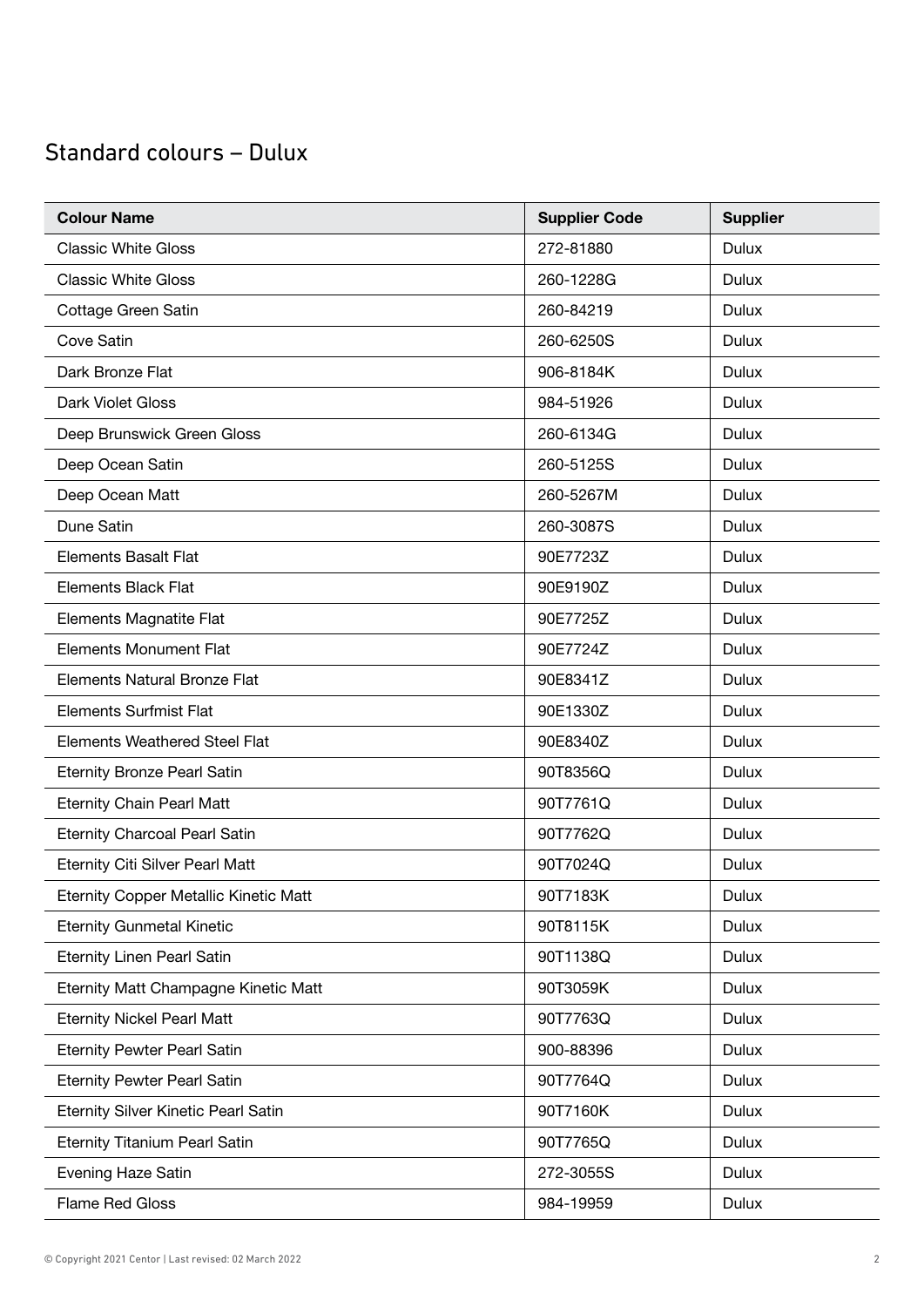| <b>Colour Name</b>              | <b>Supplier Code</b> | <b>Supplier</b> |
|---------------------------------|----------------------|-----------------|
| <b>Flat White</b>               | 906-1200F            | <b>Dulux</b>    |
| Flax Pod Matt                   | 900-9145M            | <b>Dulux</b>    |
| Fresh Gold Flat                 | 906-2208K            | <b>Dulux</b>    |
| <b>Ghetto Black Satin</b>       | 910-9024S            | Dulux           |
| <b>Ghetto White Gloss</b>       | 910-19143            | <b>Dulux</b>    |
| Gold Pearl Flat                 | 906-2221K            | <b>Dulux</b>    |
| <b>Graphite Sarouk Matt</b>     | 935-51677            | <b>Dulux</b>    |
| Grey Hammer                     | 901-85184            | Dulux           |
| <b>Grey Hammer Gloss</b>        | 901-85184            | <b>Dulux</b>    |
| <b>Grey Nurse Gloss</b>         | 260-50060            | <b>Dulux</b>    |
| <b>Grey Nurse Gloss</b>         | 272-5006G            | <b>Dulux</b>    |
| <b>Gully Satin</b>              | 260-8233S            | <b>Dulux</b>    |
| Hammersley Brown Satin          | 260-84657            | Dulux           |
| Horizon White Scylla Gloss      | 901-51608            | <b>Dulux</b>    |
| <b>Intensity Coast Satin</b>    | 90N5233S             | <b>Dulux</b>    |
| <b>Intensity Desert Satin</b>   | 90N4227S             | <b>Dulux</b>    |
| Intensity Evergreen Satin       | 90N6005S             | <b>Dulux</b>    |
| <b>Intensity Flame Gloss</b>    | 90N4007G             | <b>Dulux</b>    |
| Intensity Leaf Satin            | 90N6167S             | <b>Dulux</b>    |
| Intensity Moonlight Satin       | 90N2004S             | <b>Dulux</b>    |
| <b>Intensity Reef Gloss</b>     | 90N5011G             | Dulux           |
| Intensity Storm Satin           | 90N5365S             | Dulux           |
| <b>Intensity Sunshine Gloss</b> | 90N2084G             | Dulux           |
| Ironstone Matt                  | 260-7556M            | <b>Dulux</b>    |
| Ironstone Satin                 | 260-7257S            | <b>Dulux</b>    |
| Jasper Matt                     | 260-8252M            | <b>Dulux</b>    |
| Jasper Satin                    | 260-8122S            | <b>Dulux</b>    |
| Lexicon Quarter Matt            | 272-1378M            | <b>Dulux</b>    |
| Light Grey Scylla               | 901-50766            | <b>Dulux</b>    |
| Mangrove Satin                  | 260-6262S            | <b>Dulux</b>    |
| Mannex Black Matt Textured      | 901-32679            | <b>Dulux</b>    |
| Mannex White Matt Textured      | 901-33641            | <b>Dulux</b>    |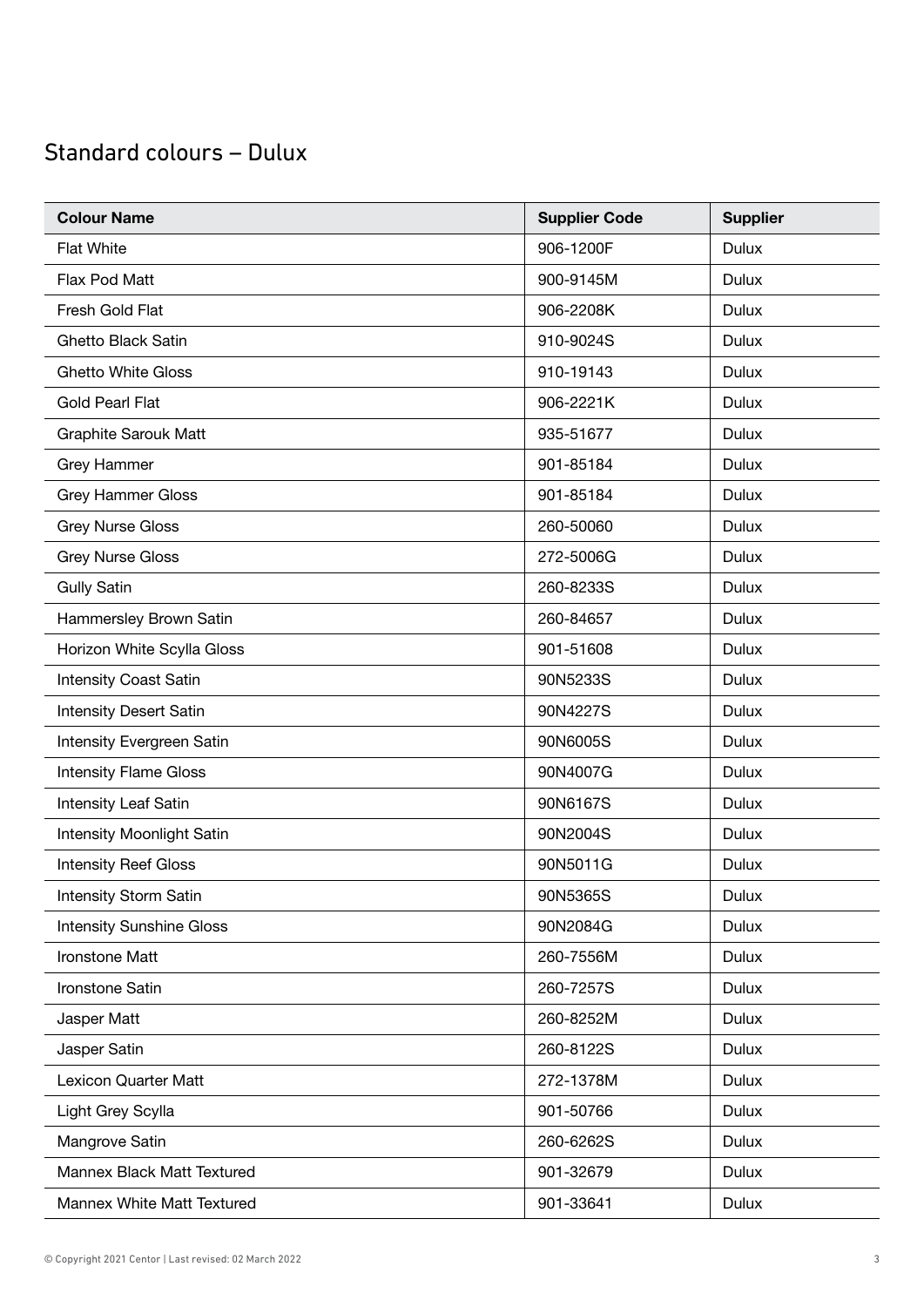| <b>Colour Name</b>                 | <b>Supplier Code</b> | <b>Supplier</b> |
|------------------------------------|----------------------|-----------------|
| Manor Red Satin                    | 272-4134S            | Dulux           |
| Medium Bronze Flat                 | 906-8183K            | <b>Dulux</b>    |
| Metropolis Bronze Pearl Satin      | 971-59003            | <b>Dulux</b>    |
| Metropolis Silver Glow Pearl Gloss | 971-84623            | <b>Dulux</b>    |
| Metropolis Storm Pearl Satin       | 971-84684            | <b>Dulux</b>    |
| Mistletoe Gloss                    | 984-51040            | <b>Dulux</b>    |
| <b>Monument Matt</b>               | 959-9066M            | <b>Dulux</b>    |
| <b>Monument Satin</b>              | 260-9067S            | <b>Dulux</b>    |
| Mother Of Pearl Gloss              | 971-84678            | <b>Dulux</b>    |
| <b>Natural Pearl Matt</b>          | 971-89119            | <b>Dulux</b>    |
| <b>Natural White Matt</b>          | 272-1380M            | Dulux           |
| Navy Gloss                         | 272-5425G            | <b>Dulux</b>    |
| New Cat Yellow Gloss               | 984-89749            | <b>Dulux</b>    |
| Notre Dame Gloss                   | 272-36672            | <b>Dulux</b>    |
| Notre Dame Scylla Gloss            | 901-50223            | <b>Dulux</b>    |
| Olde Pewter Satin                  | 272-50243            | <b>Dulux</b>    |
| <b>Onyx Pearl Gloss</b>            | 971-52052            | <b>Dulux</b>    |
| Pale Eucalypt Satin                | 260-6127S            | <b>Dulux</b>    |
| Paperbark Satin                    | 272-3088S            | <b>Dulux</b>    |
| Paperbark Matt                     | 260-3174M            | <b>Dulux</b>    |
| <b>Pearl White Gloss</b>           | 272-1114G            | <b>Dulux</b>    |
| Pearl White Matt                   | 959-50059            | Dulux           |
| <b>Pewter Pearl Satin</b>          | 971-88202            | <b>Dulux</b>    |
| <b>Pommel Blue Gloss</b>           | 984-51034            | Dulux           |
| Poyple Flat                        | 9065304K             | <b>Dulux</b>    |
| Primrose Gloss                     | 260-84365            | <b>Dulux</b>    |
| Protexture Basalt Flat             | 20T7723F             | <b>Dulux</b>    |
| Protexture Black Flat              | 20T9215F             | <b>Dulux</b>    |
| Protexture Dark Bronze Flat        | 21T8184F             | <b>Dulux</b>    |
| <b>Protexture Monument Flat</b>    | 20T9067F             | <b>Dulux</b>    |
| Protexture Natural White Flat      | 20T1119F             | <b>Dulux</b>    |
| Protexture Shale Grey Flat         | 20T7834F             | <b>Dulux</b>    |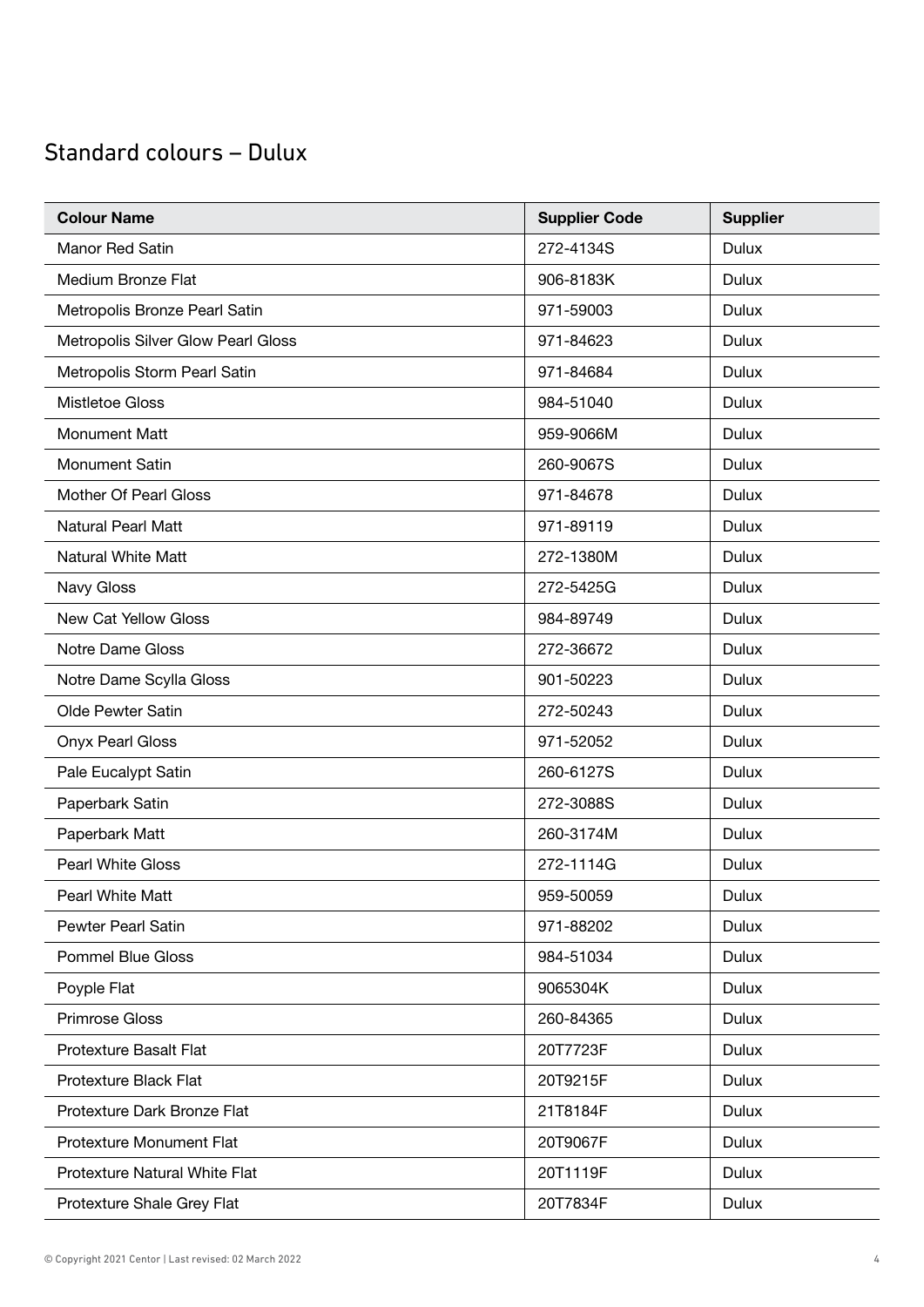| <b>Colour Name</b>                | <b>Supplier Code</b> | <b>Supplier</b> |
|-----------------------------------|----------------------|-----------------|
| Protexture Surfmist Flat          | 20T1137F             | Dulux           |
| Protexture White Flat             | 20T1373F             | <b>Dulux</b>    |
| Red Brown Scylla Gloss            | 901-85473            | <b>Dulux</b>    |
| <b>Riversand Matt</b>             | 959-36656            | <b>Dulux</b>    |
| Sensational Champagne Flat        | 906-3187K            | <b>Dulux</b>    |
| Shale Grey Matt                   | 260-7557M            | <b>Dulux</b>    |
| Shale Grey Satin                  | 260-83246            | Dulux           |
| Shoji White Satin                 | 260-84682            | <b>Dulux</b>    |
| Silver Grey X60 Satin             | 923-7402S            | <b>Dulux</b>    |
| <b>Silver Kinetic Pearl Satin</b> | 971-7043K            | <b>Dulux</b>    |
| <b>Silver Sarouk</b>              | 935-84874            | <b>Dulux</b>    |
| <b>Silver Sarouk Matt</b>         | 935-84874            | <b>Dulux</b>    |
| Space Blue Gloss                  | 984-19990            | <b>Dulux</b>    |
| <b>Steel Pearl Satin</b>          | 971-57127            | <b>Dulux</b>    |
| Stone Beige Matt                  | 260-32538            | <b>Dulux</b>    |
| Stone Beige Scylla Gloss          | 901-85474            | Dulux           |
| Stone Grey Satin                  | 272-78126            | <b>Dulux</b>    |
| Storm Grey N42 Satin              | 272-50021            | <b>Dulux</b>    |
| Storm Grey Scylla Gloss           | 901-50183            | Dulux           |
| <b>Streetwise Silver Gloss</b>    | 910-7049Q            | <b>Dulux</b>    |
| <b>Sunburst Metallic Gloss</b>    | 272-89764            | <b>Dulux</b>    |
| <b>Surfmist Satin</b>             | 260-1137S            | Dulux           |
| <b>Terrain Satin</b>              | 260-8232S            | Dulux           |
| <b>Textura White</b>              | <b>GA330A</b>        | <b>Dulux</b>    |
| <b>Tiberius Matt</b>              | 9062210K             | <b>Dulux</b>    |
| <b>Transformer Grey Gloss</b>     | 984-32186            | <b>Dulux</b>    |
| <b>Ultra Black Matt</b>           | 272-9004M            | <b>Dulux</b>    |
| Venerable Silver Flat             | 906-7621K            | <b>Dulux</b>    |
| <b>Wallaby Matt</b>               | 260-7476M            | <b>Dulux</b>    |
| <b>Wallaby Satin</b>              | 260-7474S            | <b>Dulux</b>    |
| Wedgewood Satin                   | 272-50279            | <b>Dulux</b>    |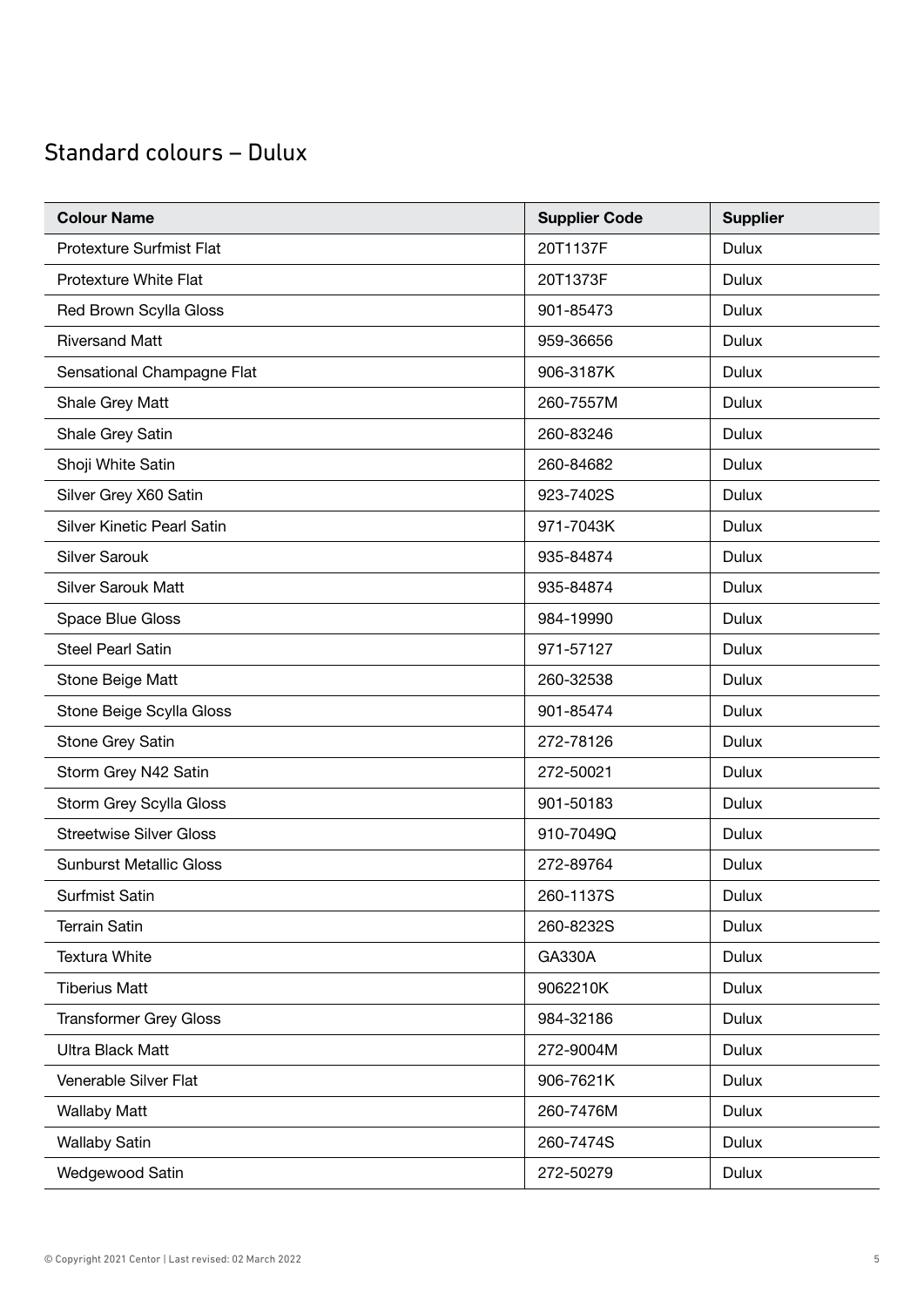| <b>Colour Name</b>         | <b>Supplier Code</b> | <b>Supplier</b> |
|----------------------------|----------------------|-----------------|
| <b>White Birch Gloss</b>   | 272-37131            | <b>Dulux</b>    |
| <b>White Matt</b>          | 961-32312            | <b>Dulux</b>    |
| <b>White Satin</b>         | 260-1139S            | <b>Dulux</b>    |
| White X60 Satin            | 923-1195S            | <b>Dulux</b>    |
| <b>Wilderness Satin</b>    | 272-84224            | <b>Dulux</b>    |
| Windspray Satin            | 260-7256S            | <b>Dulux</b>    |
| Windspray Satin            | 272-7256S            | <b>Dulux</b>    |
| Woodland Grey Matt         | 959-51698            | <b>Dulux</b>    |
| <b>Woodland Grey Satin</b> | 272-7255S            | <b>Dulux</b>    |
| <b>Yellow Gold Gloss</b>   | 265-2188G            | <b>Dulux</b>    |
| Zeus Charcoal Satin        | 90Z-7766S            | <b>Dulux</b>    |
| Zeus Dark Grey Matt        | 90Z-7767M            | <b>Dulux</b>    |
| Zeus Grey Satin            | 90Z-7768S            | <b>Dulux</b>    |
| Zeus Lunar Eclipse Satin   | 90Z-9203S            | <b>Dulux</b>    |
| Zeus Lunar Grey Matt       | 90Z-7769M            | <b>Dulux</b>    |
| <b>Zeus Monument Matt</b>  | 90Z-8189M            | <b>Dulux</b>    |
| Zeus Monument Satin        | 90Z-7307S            | <b>Dulux</b>    |
| Zeus Silver Grey Matt      | 90Z-7770M            | <b>Dulux</b>    |
| Zeus Talc Satin            | 90Z-1344S            | <b>Dulux</b>    |
| Zeus Timberland Satin      | 90Z-7315S            | <b>Dulux</b>    |
| Zeus White Gloss           | 90Z-1110G            | <b>Dulux</b>    |
| Zincshield 2               | 990-7036M            | <b>Dulux</b>    |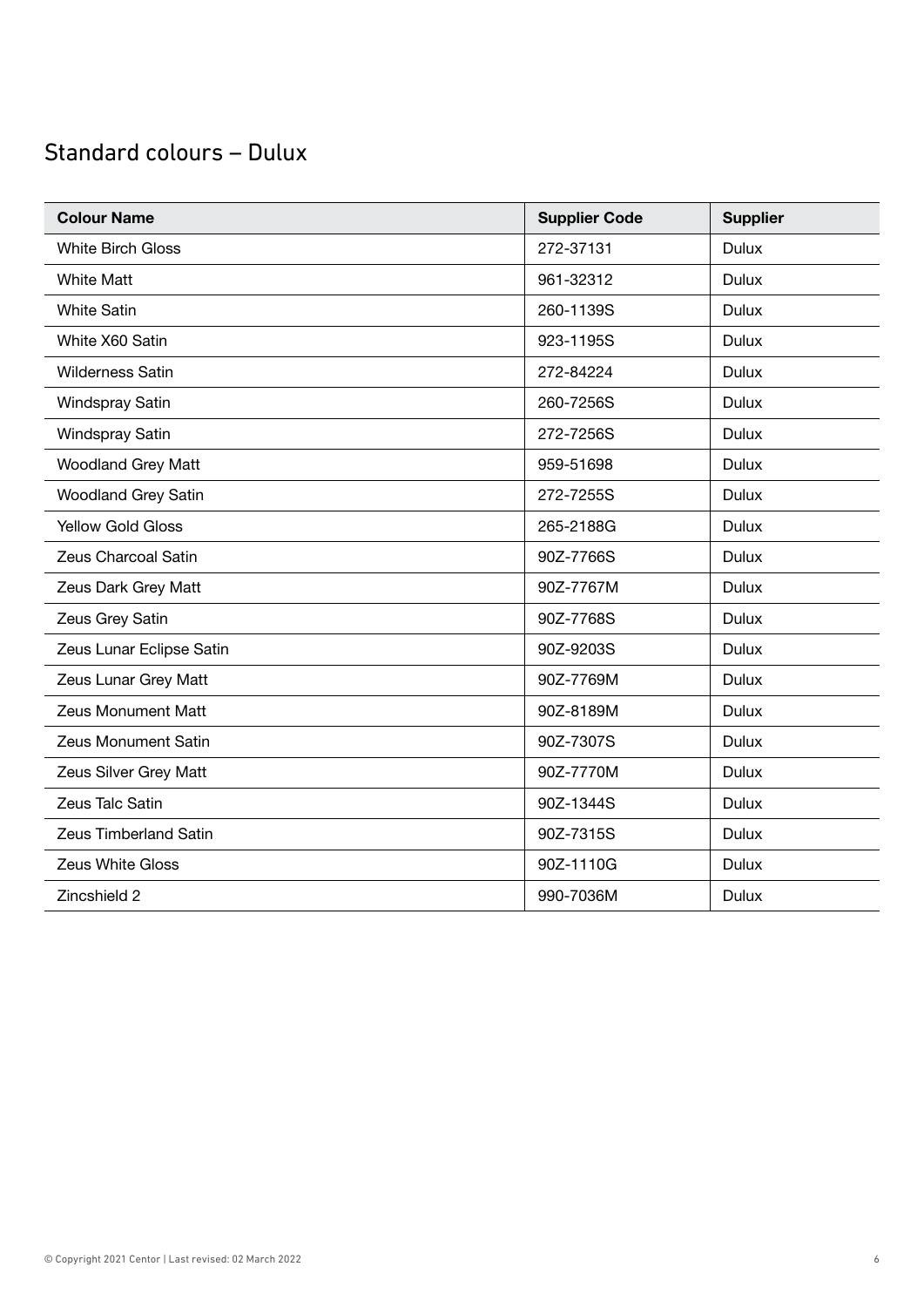| <b>Colour Name</b>               | <b>Supplier Code</b> | <b>Supplier</b> |
|----------------------------------|----------------------|-----------------|
| <b>Almond Ivory Gloss</b>        | <b>GD016A</b>        | Interpon        |
| Anodic Bronze Satin              | <b>GY114A</b>        | Interpon        |
| Anodic Champagne Matt            | <b>GY276A</b>        | Interpon        |
| Anodic Clear Matt                | GY221A               | Interpon        |
| Anodic Dark Grey Matt            | <b>GL213A</b>        | Interpon        |
| <b>Anodic Natural Matt</b>       | <b>GY235A</b>        | Interpon        |
| Anodic Off White Matt            | <b>GD227A</b>        | Interpon        |
| Anodic Silver Grey Matt          | <b>GL237A</b>        | Interpon        |
| Anodic Slate Grey Matt           | GY218A               | Interpon        |
| Anthracite Satin                 | <b>GY144A</b>        | Interpon        |
| <b>APO Grey Satin</b>            | <b>GL107A</b>        | Interpon        |
| <b>Basalt Matt</b>               | <b>GP208A</b>        | Interpon        |
| <b>Black Satin</b>               | <b>GN150A</b>        | Interpon        |
| <b>Bright Silver Matt</b>        | MW201T               | Interpon        |
| <b>Bright White Gloss</b>        | GA030A               | Interpon        |
| <b>Charcoal Gloss</b>            | <b>GL035A</b>        | Interpon        |
| <b>Charcoal Satin</b>            | <b>GL180A</b>        | Interpon        |
| Citi Matt                        | <b>GL211A</b>        | Interpon        |
| <b>Claret Satin</b>              | <b>GG142A</b>        | Interpon        |
| <b>Classic Cream Matt</b>        | <b>GD245A</b>        | Interpon        |
| <b>Classic Cream Satin</b>       | <b>GU145A</b>        | Interpon        |
| <b>Classic Pearl White Gloss</b> | GA073A               | Interpon        |
| <b>Coral Black Gloss</b>         | <b>GN063A</b>        | Interpon        |
| Cottage Green Matt               | <b>GK274A</b>        | Interpon        |
| Cottage Green Satin              | <b>GS174A</b>        | Interpon        |
| <b>Custom Black Matt</b>         | <b>GN248A</b>        | Interpon        |
| <b>Custom Black Matt</b>         | <b>GN216A</b>        | Interpon        |
| Deep Ocean Satin                 | GQ103A               | Interpon        |
| Deep Pool Gloss                  | <b>MK002A</b>        | Interpon        |
| Doeskin Satin                    | <b>GD188A</b>        | Interpon        |
| Domain Matt                      | GD230A               | Interpon        |
| Dune Matt                        | <b>GL252A</b>        | Interpon        |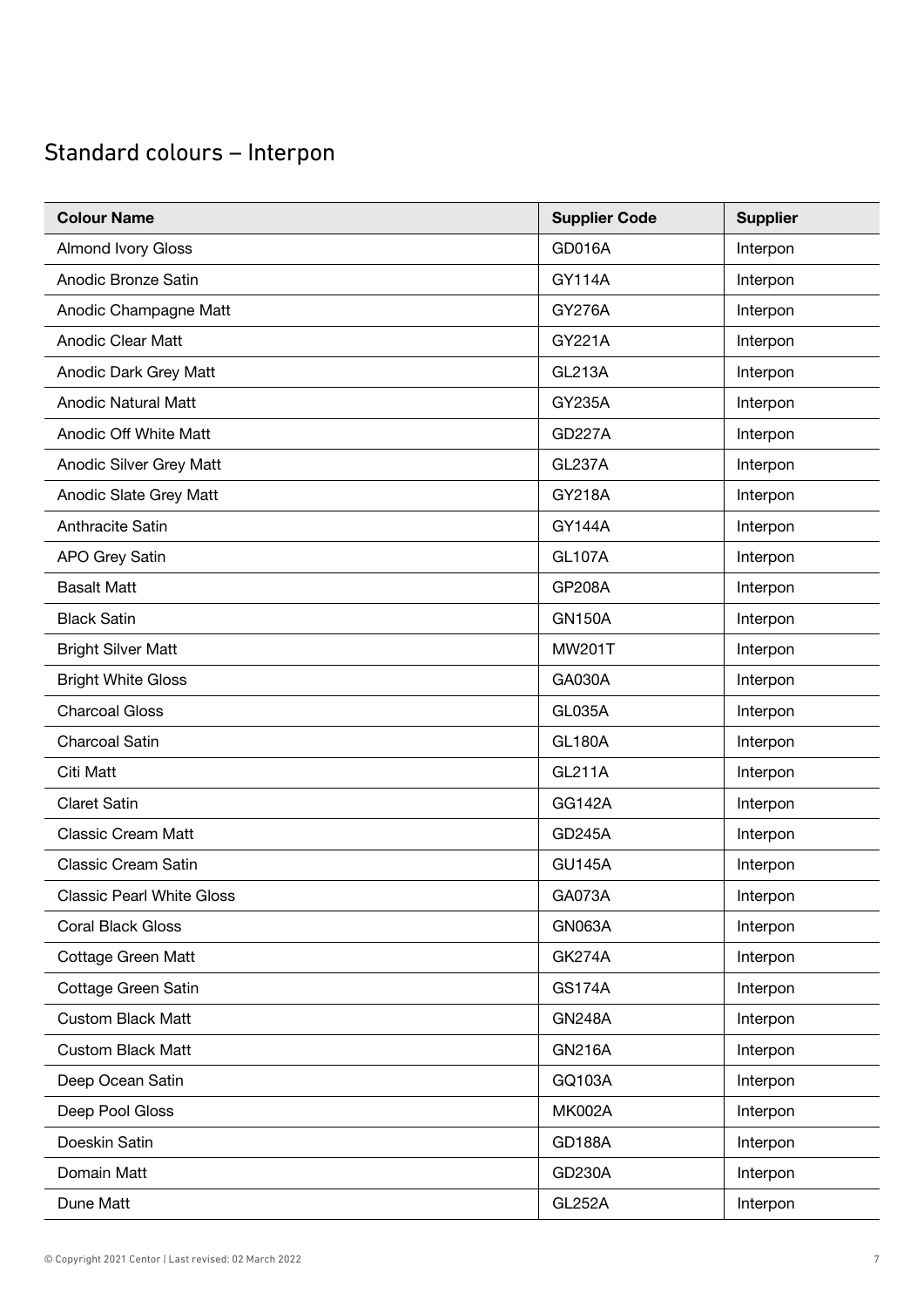| <b>Colour Name</b>          | <b>Supplier Code</b> | <b>Supplier</b> |
|-----------------------------|----------------------|-----------------|
| Dune Satin                  | <b>GP152A</b>        | Interpon        |
| <b>Estate Matt</b>          | <b>GM247A</b>        | Interpon        |
| Evening Haze Matt           | <b>GM235A</b>        | Interpon        |
| Evening Haze Satin          | GT135A               | Interpon        |
| <b>Flame Red Gloss</b>      | <b>MG071A</b>        | Interpon        |
| French Blue Gloss           | <b>MJ067A</b>        | Interpon        |
| Hammersley Brown Satin      | <b>GM100A</b>        | Interpon        |
| <b>Harvest Matt</b>         | GD215A               | Interpon        |
| <b>Hawthorn Green Gloss</b> | <b>GK030A</b>        | Interpon        |
| <b>Headlands Satin</b>      | <b>GV119A</b>        | Interpon        |
| Ironstone Matt              | <b>GL236A</b>        | Interpon        |
| Ironstone Satin             | <b>GP136A</b>        | Interpon        |
| Jasper Matt                 | <b>GM214A</b>        | Interpon        |
| Jasper Satin                | GT114A               | Interpon        |
| JP Woodland Grey Matt       | <b>GL231A</b>        | Interpon        |
| Lawn Green Gloss            | <b>MK038A</b>        | Interpon        |
| Lemon Yellow Gloss          | <b>ME068A</b>        | Interpon        |
| Magnolia Gloss              | GD025A               | Interpon        |
| Mangrove Matt               | <b>GK277A</b>        | Interpon        |
| Manor Red Matt              | GG262A               | Interpon        |
| Manor Red Satin             | <b>GV162A</b>        | Interpon        |
| <b>Mercury Silver Gloss</b> | GW003K               | Interpon        |
| Metallic Luster Satin       | <b>GW215A</b>        | Interpon        |
| Monument Matt               | <b>GL229A</b>        | Interpon        |
| Monument Satin              | <b>GP129A</b>        | Interpon        |
| New Ultra Black Matt        | <b>GN270A</b>        | Interpon        |
| Nightsky Matt               | <b>GN231A</b>        | Interpon        |
| Nightsky Satin              | <b>GN121A</b>        | Interpon        |
| Nobel Silver Satin          | GY119A               | Interpon        |
| Notre Dame Gloss            | <b>GL040A</b>        | Interpon        |
| Nuance Silver Pearl         | <b>GW104C</b>        | Interpon        |
| Off White Matt              | GA211A               | Interpon        |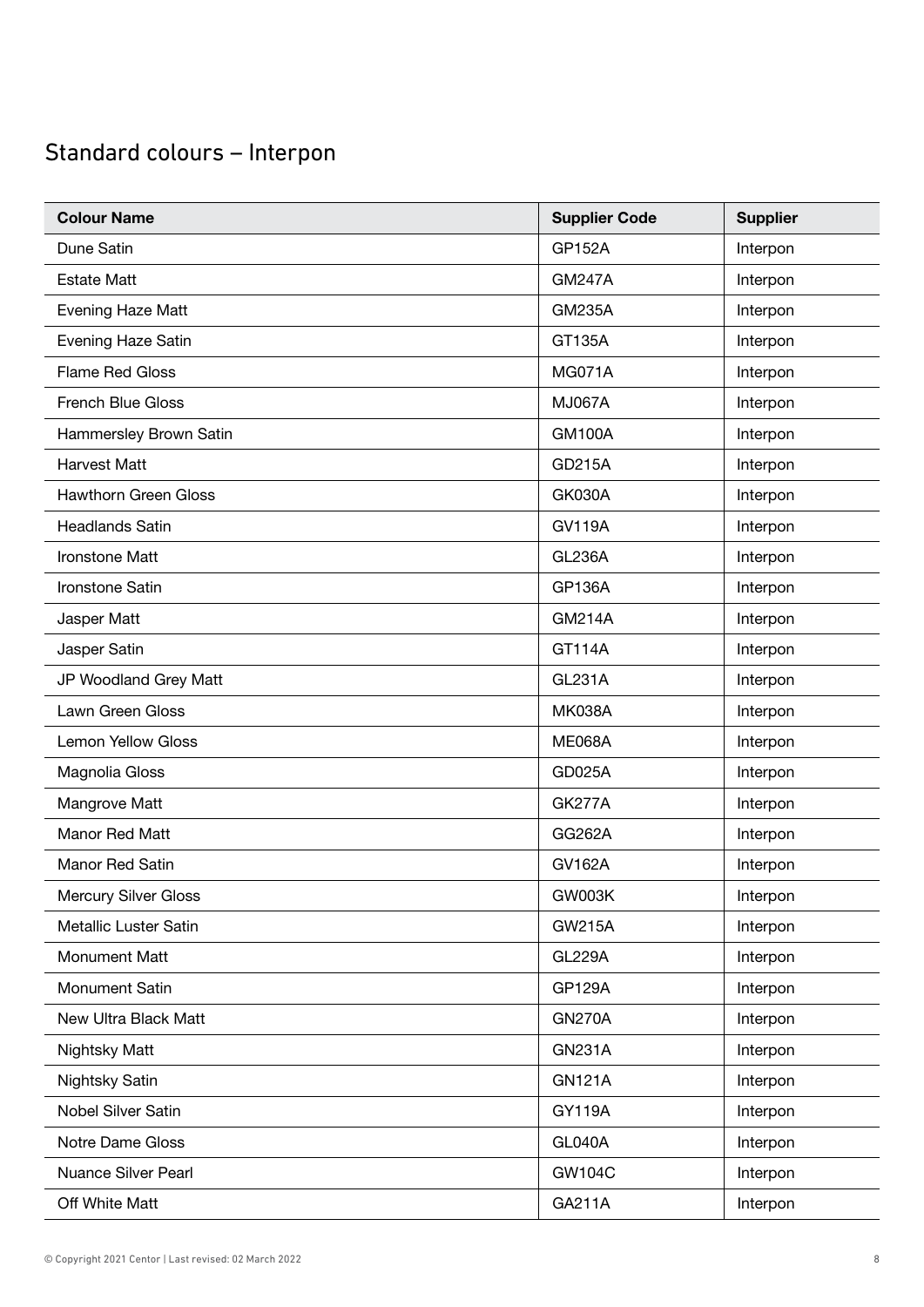| <b>Colour Name</b>             | <b>Supplier Code</b> | <b>Supplier</b> |
|--------------------------------|----------------------|-----------------|
| <b>Oyster Grey Matt</b>        | <b>GL258A</b>        | Interpon        |
| Pale Eucalypt Matt             | <b>GK236A</b>        | Interpon        |
| Pale Eucalypt Satin            | <b>GS136A</b>        | Interpon        |
| Palladium Silver Satin         | GY184C               | Interpon        |
| Paperbark Matt                 | GD214A               | Interpon        |
| Paperbark Satin                | <b>GU114A</b>        | Interpon        |
| Pearl White Gloss              | <b>GA078A</b>        | Interpon        |
| Pearl White Gloss Excel        | GA029A               | Interpon        |
| Periwinkle Gloss               | ML073A               | Interpon        |
| <b>Pewter Pearl Satin</b>      | <b>GY199A</b>        | Interpon        |
| <b>Plantation Satin</b>        | <b>GS108A</b>        | Interpon        |
| Pottery Satin                  | <b>GM175A</b>        | Interpon        |
| Primrose Gloss                 | <b>GD037A</b>        | Interpon        |
| Ripple APO Grey Gloss          | <b>ML463A</b>        | Interpon        |
| <b>Ripple Black Gloss</b>      | <b>MN427A</b>        | Interpon        |
| <b>Ripple Graphite Matt</b>    | <b>EY422A</b>        | Interpon        |
| Ripple Gypsy Beige Gloss       | <b>MD453A</b>        | Interpon        |
| Ripple N42 Storm Grey Gloss    | <b>ML421A</b>        | Interpon        |
| <b>Ripple Notre Dame Gloss</b> | <b>ML444A</b>        | Interpon        |
| Ripple RAL 7035 Gloss          | <b>ML435A</b>        | Interpon        |
| <b>Ripple White Gloss</b>      | <b>MA494A</b>        | Interpon        |
| Ripple X15 Orange Gloss        | <b>MF406A</b>        | Interpon        |
| <b>Rivergum Gloss</b>          | <b>GD042A</b>        | Interpon        |
| <b>Riversand Matt</b>          | <b>GM204A</b>        | Interpon        |
| Sable APO Grey Matt            | <b>ML307A</b>        | Interpon        |
| Sable Asteroid Matt            | <b>GN271A</b>        | Interpon        |
| Sable Bass Matt                | <b>GN297A</b>        | Interpon        |
| Sable Black Matt               | <b>GN341A</b>        | Interpon        |
| Sable Brilliance Matt          | GL277A               | Interpon        |
| Sable Core Ten Satin           | GX350A               | Interpon        |
| Sable Grey Nurse Matt          | <b>ML320A</b>        | Interpon        |
| Sable Silver Matt              | GY301A               | Interpon        |